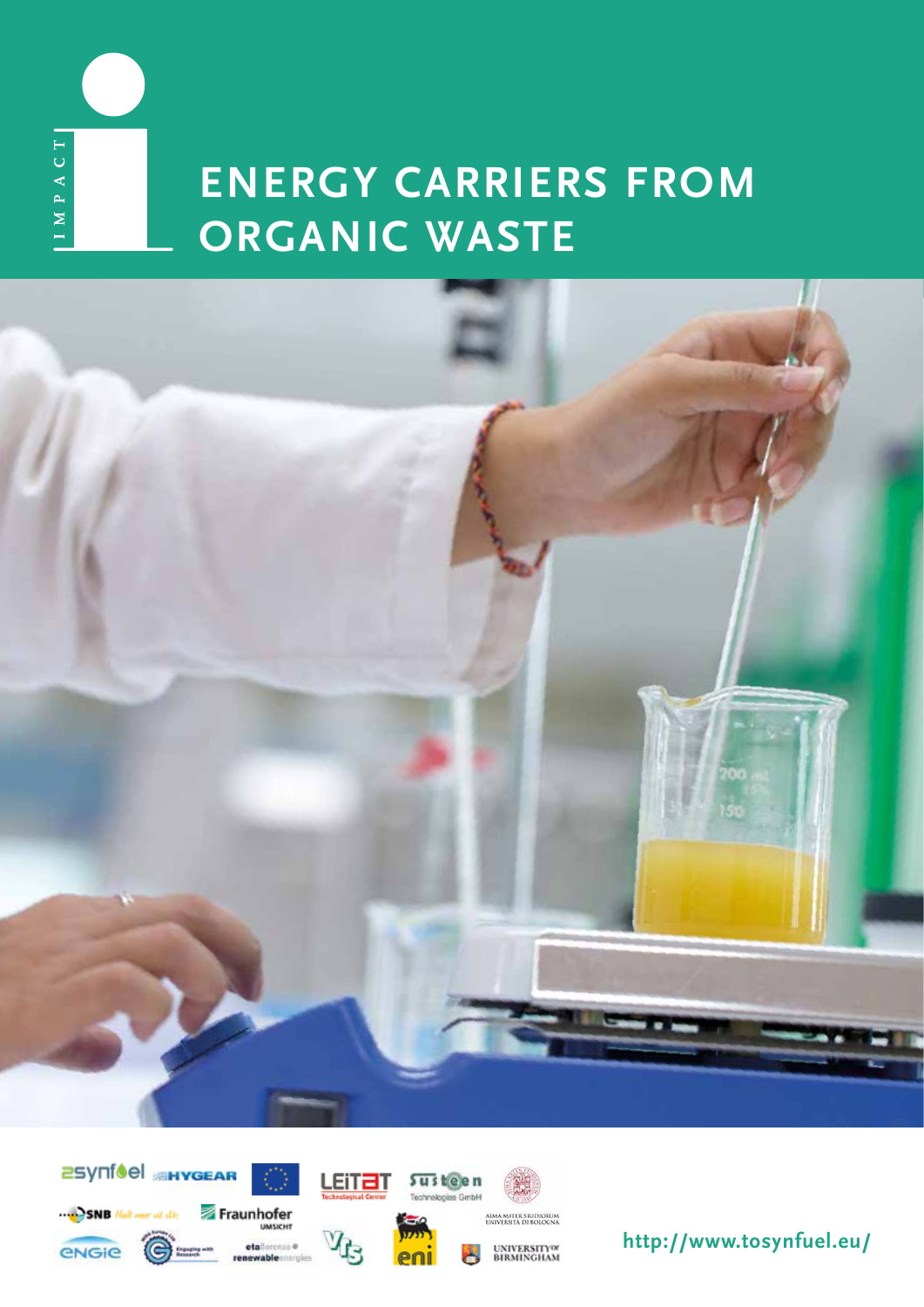The European Commission's proposal for the Renewable Energy Directive for the period following the year 2020 introduces a gradual phase-out of conventional biofuels and sets a minimum target for advanced biofuels for transport. Therefore, there is a pressing need for research that will pave the way for innovative biofuels from sustainable raw materials to be brought to the market.

TO-SYN-FUEL is a Horizon 2020-funded project coordinated by Fraunhofer Institute for Environmental, Safety, and Energy Technology (Fraunhofer UMSICHT) in Germany, that is seeking to build-up, operate and demonstrate the production of synthetic fuels and green hydrogen from waste biomass. The project began in May 2017 and will run for a period of 48 months. As part of Horizon 2020's new research and innovation programme, it is assisting in the long-term goal of bringing innovative biofuels from sustainable raw materials to the market.

#### AN IMPACT DRIVEN CONSORTIUM

The project consortium comprises of key industrial stakeholders with the knowledge and expertise to develop and implement a full commercial scale technology. 'The key industrial partners consist of stakeholders with expertise ranging from across the whole value chain and include feedstock providers as Slibverwerking Noord-Brabant, engineering providers as Verfahrenstechnik Schwedt, Engie Services Netherlands, Susteen Technologies and HyGear Technology and Services, and fuel off takers as ENI', says Daschner. Academia is also heavily involved, with collaborators including the University of Bologna in Italy and the University of Birmingham in the UK. Specific tasks supporting the technology and knowledge transfer are in charge of LEITAT, ETA-Florence and WRG Europe, project partners with a valuable expertise in those fields.

Fraunhofer UMSICHT has developed a technology called thermo-catalytic reforming (TCR®), which it hopes will have a significant impact on addressing sustainable energy, economic, social and environmental needs.

The technology produces renewable liquid fuels from waste biomass, converting residual biomass into three main products: H2-rich synthesis gas, biochar and liquid bio-oil. Using high-pressure hydro-deoxygenation (HDO) in small-scale refining units that operate in multiple decentralised locations, the distillation creates a diesel or petrol equivalent that can then be used directly in internal combustion engines. The main goal of TO-SYN-FUEL is to demonstrate and validate the technical and economic viability of TCR® in combination with PSA and HDO, as well as its environmental and social sustainability.

> The role of the University of Birmingham will be to monitor properties of all plant inputs and outputs with a view to ensuring the consistency of feedback, and in order to obtain operational datasets of the intermediate and final product properties to validate the integrated technology. 'Feedstock will be characterised through a proximate and ultimate analysis including ash and heavy metal analysis and heating value,' Daschner reveals. 'Intermediate products will be analysed through physical and chemical property analysis (TCR®-oil, syngas and biochar). Composition of wastes (such as flue gases and process waters) will also be analysed in compliance with environmental legislation.<sup>'</sup>

# A brighter future with biofuels

To do this, the researchers are combining TCR®, HDO and pressure swing absorption (PSA) with respective environmental and social sustainability mapping in one plant. Project Coordinator Professor Andreas Hornung explains why this is beneficial: 'Considering the significant demand for processes that can produce sustainable synthetic fuels efficiently and cost competitively in smaller decentralised units, this integrated approach presents many advantages in terms of flexibility of scale and delocalisation at regional and local level, flexibility of feedstock, quality and reproducibility of products, and competitively low costs (capital and running)'. In addition, the project will deliver a comprehensive exploitation business plan that the team hopes will serve as an example for facilitating rapid commercial uptake. 'The business plan will capitalise on the key strengths of project partners towards facilitating in the successful commercial deployment of the technology,' observes Daschner.

#### A VERSATILE COMBINATION

In this particular project, the researchers are focusing on sewage sludge, but the technology combination is extremely versatile, which Daschner highlights. 'Within the TO-SYN-FUEL project, sewage sludge will be tested as feedstock, but the technology combination TCR®/HDO/PSA can convert a broad range of residual biomass like digestate from AD plant, biowaste and oil pomace.' The TCR®-oil has physical characteristics such as low molecular

weight components and low oxygen content that enable it to be blended with existing fossil fuels through HDO without the need for large volumes of expensive catalyst that are typically required due to the low oxygen content. 'This results in a liquid that readily distils into "synthetic" fuel fractions (diesel and gasoline) that can be used directly by existing transport infrastructure,' points out Hornung. 'It is the final liquid product quality which makes the TCR®/PSA/HDO process most attractive over all other state of the art technologies today.'

The University of Bologna will perform a full life cycle analysis (LCA) of the process, mapping the environmental effect of diverting waste streams from alternative pathways by converting them into drop in fuels using the TCR®-HDO technology. 'As well as using data from the demonstration plants this LCA will also include alternative disposal and conversion routes, the environmental footprint of the TCR®-HDO process, the effect of drop in fuels on engine performance and lifespan, and the emissions from engines using these drop in fuels to ensure that all foreseeable environmental concerns are addressed,' says Hornung.

#### GOING GREEN

According to the team, the TCR® process coupled with PSA and HDO enables the production of green transport fuels whilst

*Innovative research activities are focused on contributing to the important goal of bringing innovative biofuels from sustainable raw materials to the market*

### **Project Insights**

#### **FUNDING**

This project has received funding from the European Union's Horizon 2020 research and innovation programme under grant agreement No 745749. The project responds to the topic LCE-19-2016-2017, Demonstration of the most promising advanced biofuel pathways.

#### **PAPTNERS**

• Alma Mater Studiorum – University of Bologna (Italy) • Engie Services Netherlands NV (The Netherlands) • ENI S.p.A. (Italy) • ETA–Florence Renewable Energies (Italy) • Fraunhofer UMSICHT (Germany) • HyGear Technology and Services BV (The Netherlands) • LEITAT (Spain) • Slibverwerking Noord-Brabant NV (The Netherlands) • Susteen Technologies GmbH (Germany) • University of Birmingham (UK) • Verfahrenstechnik Schwedt GmbH (Germany) • WRG Europe Ltd (UK)

#### **CONTACT**

**Robert Daschner** Programme Management Officer Fraunhofer UMSICHT

**E:** robert.daschner@umsicht.fraunhofer.de **E:** info@tosynfuel.eu **W:** http://www.tosynfuel.eu/ **T:** @tosynfuel

#### **BIOS**

**Professor Andreas Hornung** is Chair of the Management Board of TO-SYN-FUEL. He has been director of the Institute Branch Sulzbach-Rosenberg of Fraunhofer UMSICHT since January 2013. Since June 2015 he has been Professor in High Temperature Process Technologies at the Friedrich-Alexander-Universität Erlangen-Nürnberg and since April 2014 the Chair in Bioenergy at the University of Birmingham.

**Dr Robert Daschner** is Head of Department Renewable Energy at Fraunhofer Institute for Environmental, Safety and Energy Technology UMSICHT in Sulzbach-Rosenberg, Germany. He completed his PhD at the TU Munich regarding the energetic optimisation of biomass conversion plants and is dealing with the development of new technologies for the utilisation of biogenic residues at the institute.



generating an excess of hydrogen and energy. The integrated approach has been designed to be economical at a small scale as a result of the lower cost of the HDO step and the low cost of capital investment of a TCR® plant.

The intention is for the demonstration site to be located near to a variety of organic waste producers and, potentially, petrochemical industries. This means that the concentration of potential end users of the integrated approach will be high. 'By locating the plant close to these feedstocks TO-SYN-FUEL will be able to engage with these waste generators and demonstrate to them the value of the approach thus facilitating their involvement in the next phase as feedstock providers to the commercial flagship plant,' says Hornung.

#### SUCCESS AHEAD

The consortium has already taken preliminary steps to identify other customers and

have entered into discussions for further exploitation of the technology upon successful demonstration. Once the project has proven successful commercial contracts will be offered to potential customers. 'Consequently, work is ongoing to attract investors and to build confidence with respect to the products and the technology,' explains Daschner. 'In addition, registered stakeholders will be targeted through dedicated communication, interviews, meetings, and cross-promotional activities in order to extend the projects reach and attract greater industrial interest and investment.'

Although still in its early stages, and too early to assess measures of success, TO-SYN-FUEL's added value is the combination of the PSA, HDO and TCR® technologies, leading to a decentralised plant concept and the ultimate social, economic and environmental benefits this will yield.



*This integrated approach presents many advantages in terms of flexibility of scale and delocalisation at regional and local level, flexibility of feedstock, quality and reproducibility of products independent of feedstock, and competitively low cost*

*Process flow diagram*